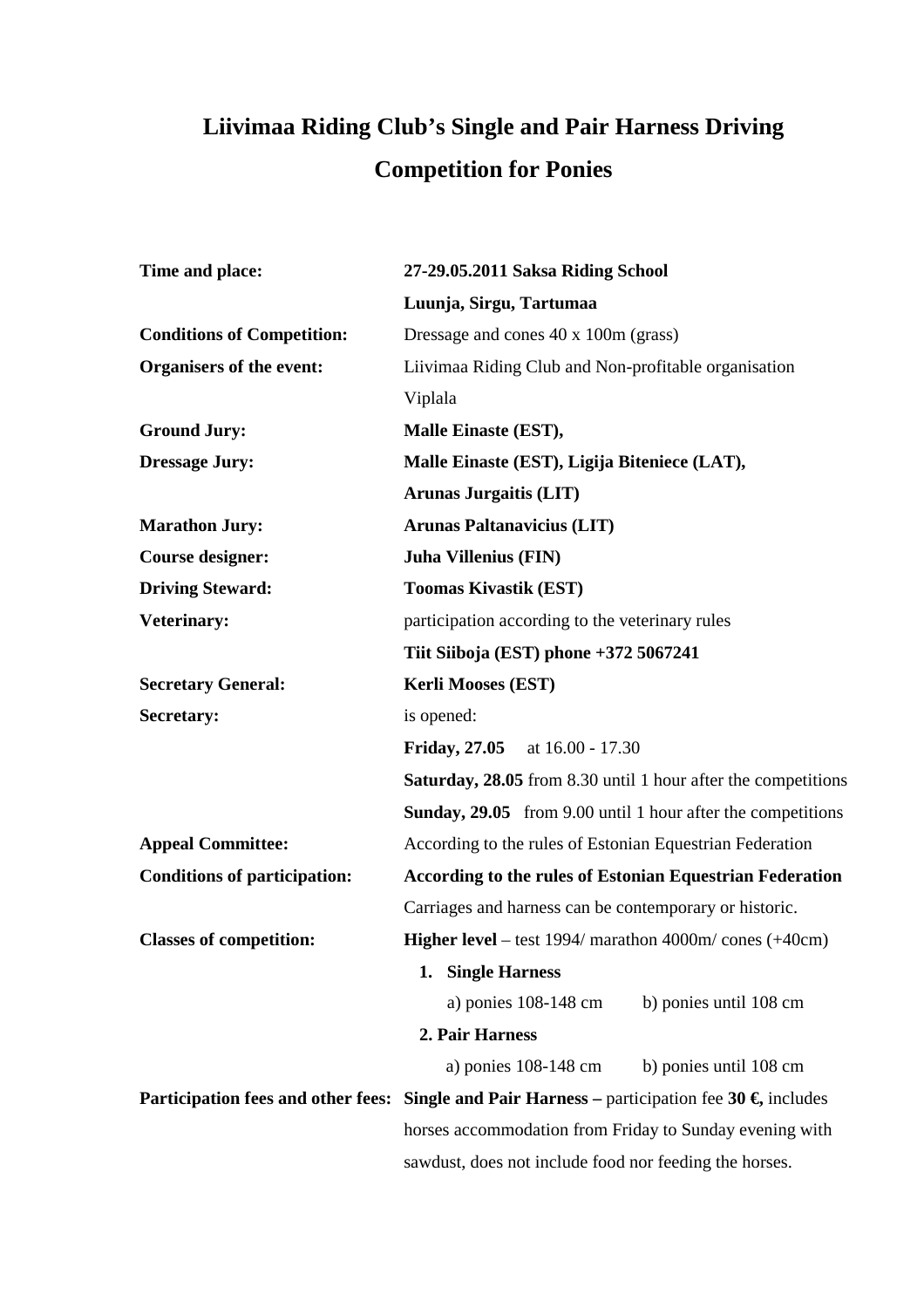|                                | Hay can be bought from the competition ground - $3\epsilon$ per day      |
|--------------------------------|--------------------------------------------------------------------------|
|                                | for one horse.                                                           |
|                                | Deposit for boxes $10 \in \text{(paid to secretary)}$ , that the         |
|                                | competitors will get back after giving in clean boxes on                 |
|                                | Sunday.                                                                  |
|                                | Saturday evening Drivers Party 16 $\epsilon$ , at 20.00 in the inside    |
|                                | arena. Please register to the party with the registration to the         |
|                                | event.                                                                   |
|                                | Participation fees are paid in cash at sight.                            |
| People accommodation:          | Starest Hostel: tel.7400674 Tartu Mõisavahe 21 (8km)                     |
|                                | (http://starest.ee/).                                                    |
|                                | Electricity for cars $25 \in \text{from Friday to Sunday, includes the}$ |
|                                | possibility to use sauna.                                                |
| <b>Prizing:</b>                | <b>According to the rules of Estonian Equestrian Federation</b>          |
| <b>Prize fund:</b>             | In all classes prizes, rosettes and Small cup for winner.                |
| <b>Registration:</b>           | 20.05.2011 to e-mail voistlus@saksahobused.ee                            |
|                                | Please mark driver, co-driver, names of the horses, ages, type           |
|                                | of the carriage and measurements.                                        |
|                                | Delayed registration – double participation fee.                         |
| <b>Additional information:</b> | Organisers do not take liability for material or physical                |
|                                | damages that may occur during the competition to the                     |
|                                | competitors or other people, before, during or after the event.          |
|                                | Organisers recommend to have insurances.                                 |
| <b>Other information:</b>      | Cafe opened during the event.                                            |

## **SCHEDULE**

| 27.05.2011 | <b>10.00</b> | Opening of the stables to the competitors                       |
|------------|--------------|-----------------------------------------------------------------|
|            | 16.30-17.30  | Registration of the competitors, distribution of numbers and    |
|            |              | info materials                                                  |
|            | 17.30 -18.30 | 1st vet inspection of the horses and measuring of the carriages |
|            | 18.30-19.30  | Drivers' meeting (at cafe area next to the riding arena)        |
|            | 19.00        | <b>Official marathon course check</b>                           |